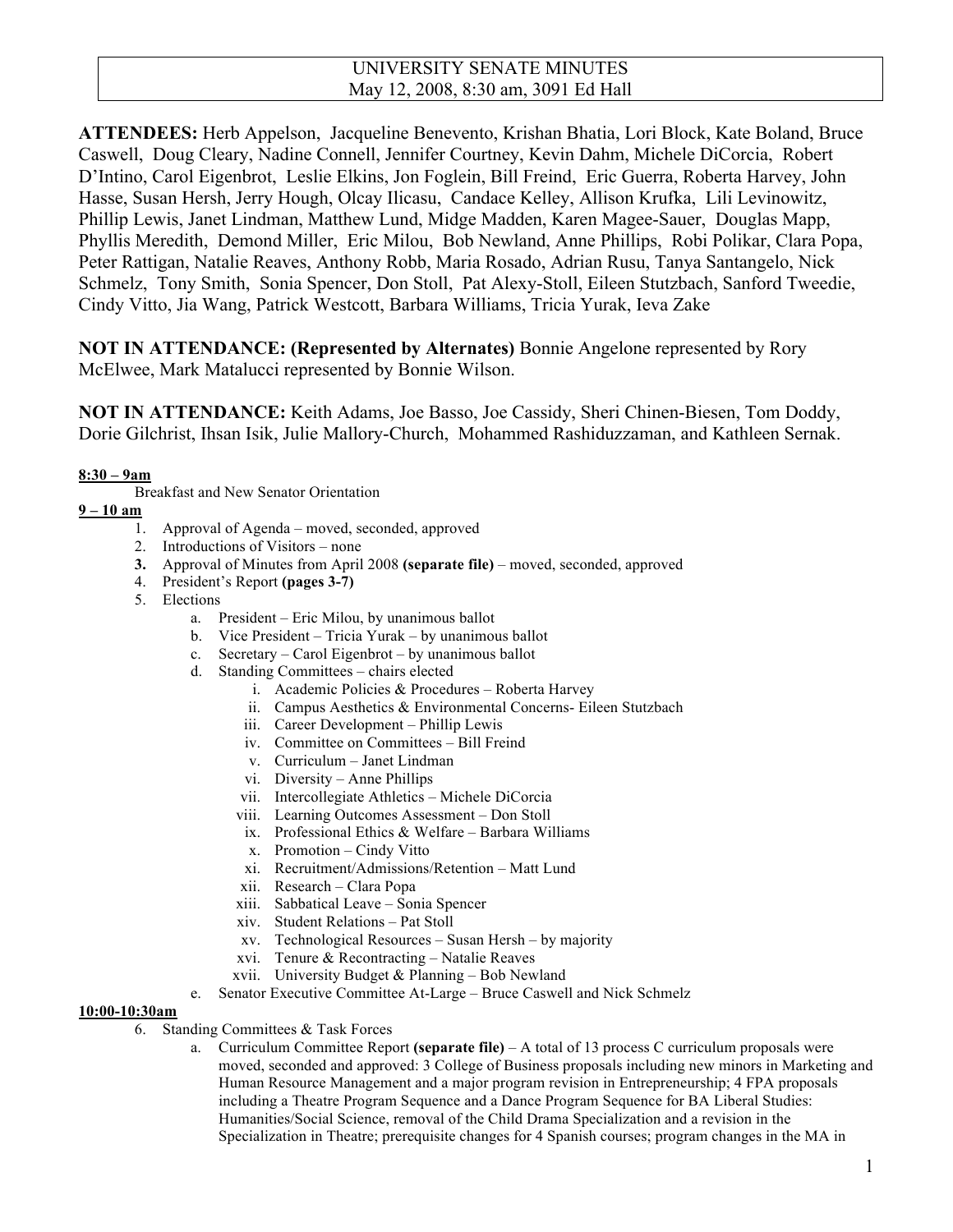Mental Health Counseling; a new Masters in Applied Behavior Analysis; a new MS in Computer Science; a new Accelerated BS/MS in Computer Science Dual Degree; and a name change of Women's Studies to Women's Studies and Gender Studies.

- b. Academic Policies and Procedures (Background information on **page 8**)
	- i. Attendance Policy Resolution **(page 9)** moved, seconded, passed
	- ii. Classroom behavior policy resolution **(pages 10-12)** moved, seconded and passed with 1 opposed and 1 abstention
	- iii. Resolution to Add Professor's Signature to "Prerequisite Waiver" Form **(pages 13-14)** motion to un-table passed. Resolution with friendly amendment moved, seconded and passed with 1 nay vote.
- c. Recruitment, Admissions, And Retention
	- i. Resolution Concerning Freshman Enrollment Increases **(page 15)** even though it appears that enrollment may not be increasing as much as originally stated – motion was moved, seconded, and carried.
- d. Academic Integrity Task Force **(separate file)** moved, seconded and passed with friendly amendment/edits. Comments made regarding job well done by Committee Chair Barbara Williams. Barbara stated it was a great example of three committees working well together.

#### 7. Other Resolutions

- a. Turnitin.com resolution (Matt Lund) **(page 16)** motion moved, seconded and carried with several friendly amendments/edits.
- b. Commuter Rail resolution (John Hasse) **(page 17)** moved, seconded, passed.

#### **10:30 – 11:30am**

- 8. End of Year Committee Reports **(separate file)** written annual reports from 17 standing committees and 6 alluniversity committees included in separate file, plus 2 of the 3 Ad Hoc committees.
	- a. Standing Committees– Bob Newland made a motion that the current University Budget and Planning Committee be allowed to continue operating throughout the summer, because budget has not yet been passed, thus more considerations/recommendations may be in order. Motion passed.
	- b. All University Committees
	- c. Ad-Hoc Committees
		- i. Motion to extend Ad Hoc laptop committee for one year moved, seconded, passed.
		- ii. Bruce Caswell made motion that the SCI committee should carry forward to next year, motion seconded and passed.

#### **11:30am – 12noon - LUNCH**

#### **12:00noon – 1pm**

- 9. Open Period
	- a. Ed Ziegler, University Marketing Director **(page 18)**
	- b. President Farish
- 10. New Business none
- 11. Adjournment approx. 1:15PM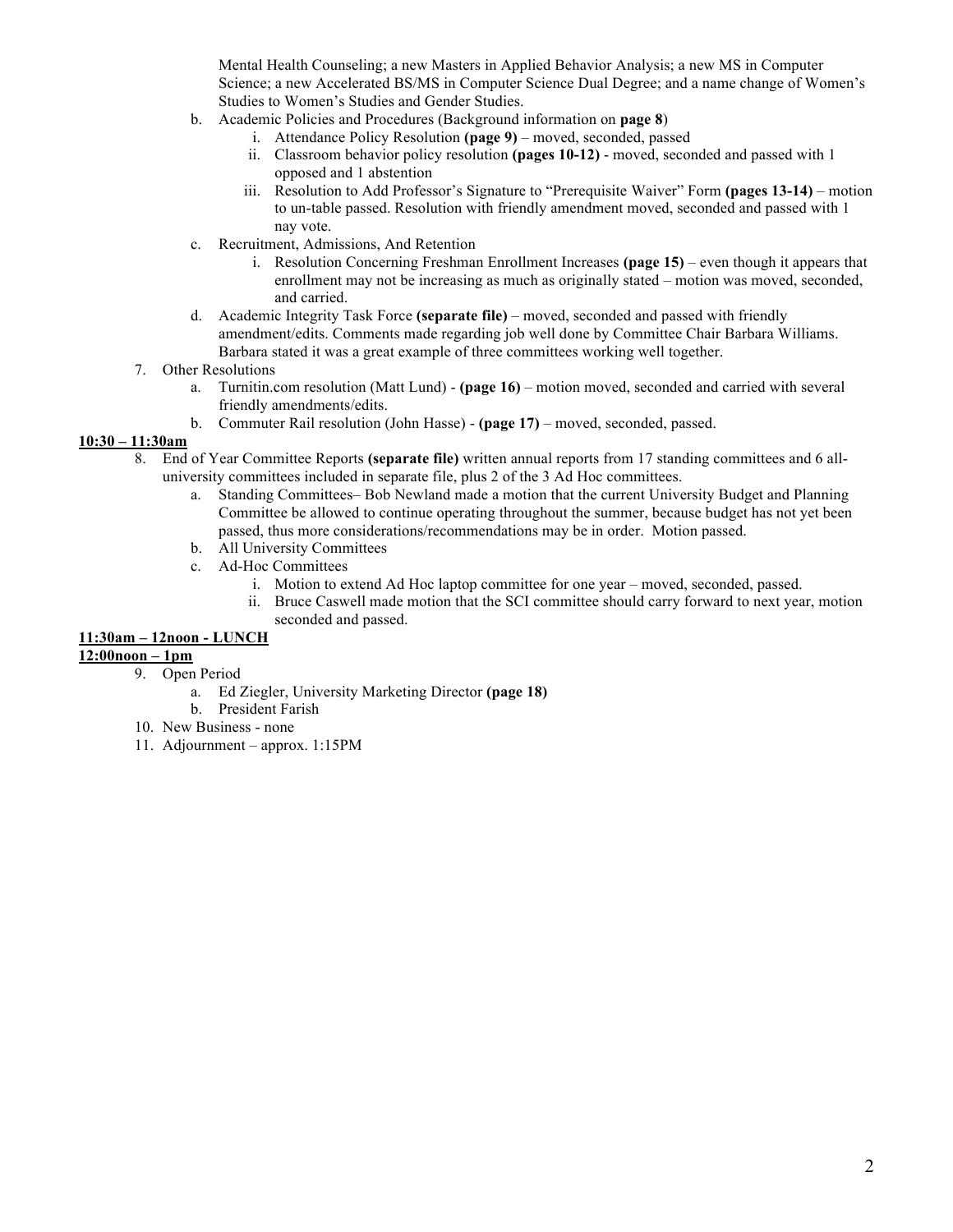- 1. Graduate School Open Forum Presentation available at:
	- **http://www.rowan.edu/provost/plans\_strategies/**

Very good turnout with over 100 people attending, demonstrating strong interest/concern from faculty regarding Rowan's graduate school. The presentation is available on the website at the above address.

- 2. Summer School Proposal **(page 3)** The line about the maximum earnings cannot exceed … has been dropped.
- 3. Alternative Period for Faculty Workload Agreement **(page 4-5)** has been approved by the union and administration and is now in effect. You can now sign up.
- 4. West Campus Concerns **(page 6)** OPUS plan is all but dead. Administration is rethinking use of the West campus. President Farish will probably talk about this later in today's meeting.
- 5. Climate Survey (**separate file**) pink pages. 2008 had many less returns than 2004. 2008 was an electronic survey, 2004 was a paper based survey.
- 6. Provost's task forces
	- a. Provost's Undeclared Majors Task Force Matt Lund, co-chair. Task Force report has been sent to Provost with several suggestions regarding undeclared students – that CAP Center receive allocations to allow for more advising time with undeclared students, that restrictions for restricted majors be re-evaluated and hopefully limited to what can be completed within one year, that the 60 credit rule be strictly enforced and that undeclared students have an "academic home" in either LAS or F&PA.
	- b. Provost's Strategic Enrollment Management Task Force have not reported yet.
	- c. Promotion  $& T/R$  Merge Task Force have not reported yet.
- 7. CPCE MoU is Final **(separate file)** yellow pages, now in final form.
- 8. Senate Constitution Revision approved by the BoT finally passed.
- 9. 2008-09 Senate Executive Committee Selection is May  $20<sup>th</sup>$  at 9am all committee chairs should attend.
- 10. Orientation 2009 and Beyond Committee (Student Affairs discussing move of freshman orientation to late August) – talk this over within your departments and contact Joanne Damminger with any questions or concerns regarding the possible effects this might have on advising, registration, the timeline for adding or cancelling course sections, and any other concerns.
- 11. 10 new tenure track lines for FY10 (09-10) President Farish has said this publicly.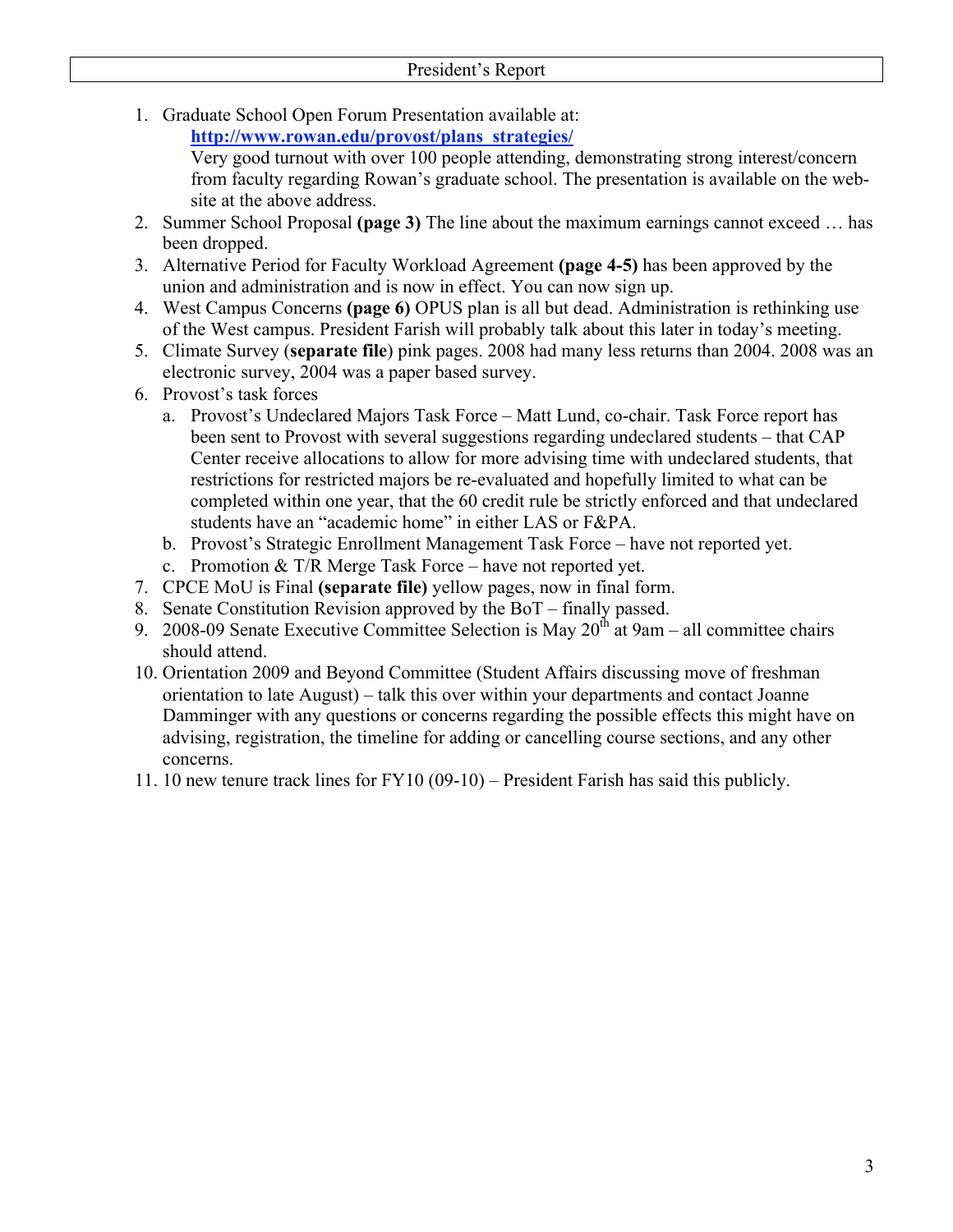### **Summer School Model (5)**

The University and the Union agree that the Campus is severely underutilized during the summer. Further we agree that we need to make the Summer School a partnership between the departments/faculty and the University by sharing the tuition revenue equally. In order to ensure the integrity of the process, we agree to the following policies and procedures which include adherence to the revised Summer Load Assignment (C180) and the revised Priority Consideration for Summer and Overload (C190).

- 1. Summer Assignments shall be voluntary and consistent with the normal university procedures. Summer session assignments shall be distributed on an equitable basis.
- 2. Complete flexibility in delivery mode and the length of sessions (term) including but not limited to: on-line, hybrid or face-to-face. Three, four, five, six, eight or 16 week sessions may be considered by the departments.
- 3. There will be a revenue sharing model between the University, the departments offering courses, and the faculty teaching them. The proportional share of this revenue between the departments and University will be determined and announced each year by the University.
- 4. The department's revenue under this model may be carried forward from one fiscal year to the next. There will be no reduction in a department's budget due to this carryover.
- 5. Faculty working under the Alternative Period for Faculty Work Load are not included in this summer school model and neither are any profits from the courses taught by a faculty member under this program.
- 6. Faculty summer salaries excluding benefits under this model shall be paid from the department's share of revenue.
- 7. Effective summer 2009, the balance of department revenue after the summer salaries are accounted for shall be divided between department budget and a salary incentive for the faculty who teach summer school under this model. **Maximum earnings cannot exceed two** months of an individual's prorated salary. This division shall be as follows:
	- a. 75% to the faculty salary incentive
	- b. 25% to the department budget
- 8. The faculty salary incentive revenue shall be distributed to those teaching summer courses proportional to the credit hours taught under this model.
- 9. The disposition of the department revenue shall be decide by a democratic process within the department.
- 10. Under this model the decision whether a course will run is to be determined according to the department's summer model policy pre-determined by a democratic process within the department.
- 11. The Administration and the Union agree to review the status of the processes and procedures relating to this agreement annually.
- 12. Nothing in these principles abrogates or supersedes any managerial or Union rights or responsibilities as stipulated in the master contract or in State regulation.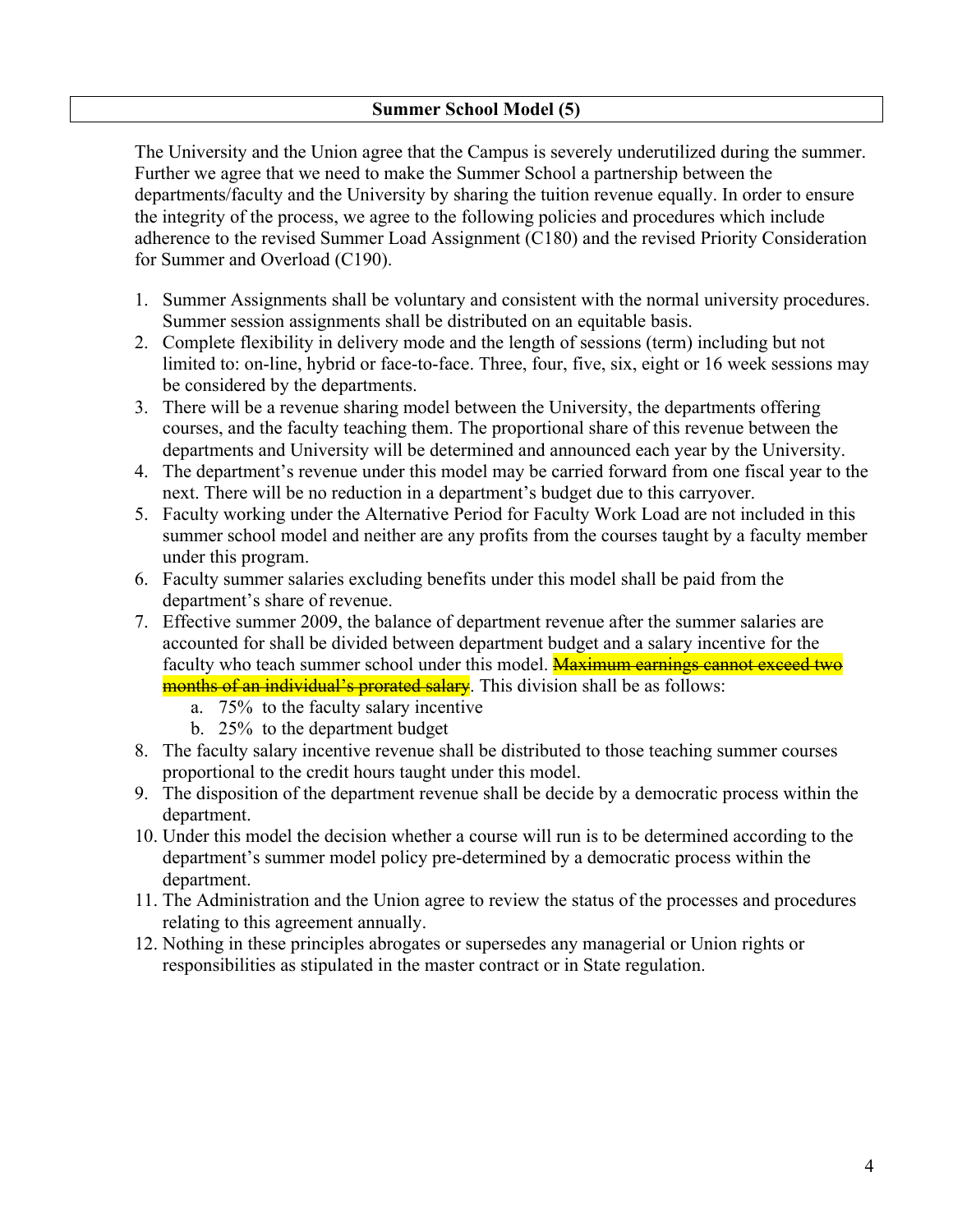## **ALTERNATIVE PERIOD FOR FACULTY WORKLOAD (9)**

The Master Agreement between the State and the AFT in LETTER OF AGREEMENT XVII states that:

"It is agreed by and between the State and the Union that notwithstanding the provision of Article XII (Faculty Responsibilities) which sets forth the basic academic year teaching load and teaching credit hours, if a State College or University determines that it is in the best interests of the College or University, the students it serves and/or certain academic programs to schedule the twenty-four (24) teaching credit hours and the thirty-two (32) weeks of instruction for a particular faculty member or members over a period other than between September 1 and June 30, the College or University shall negotiate with the local Union a procedure for changing the twenty-four (24) teaching credit hours and the thirty-two (32) weeks of instruction to a period other than between September 1 and June 30. If a local procedure is negotiated and a faculty member performs his or her responsibilities over such a period, the faculty member shall not suffer any penalty as a result of such election, including but not limited to the right to receive pension and health benefits as if he or she worked between September 1 and June 30. Participation in an alternate period program shall be on a voluntary basis only."

Building upon the language of the Master Agreement set forth above, the University and the Union agree that the following provisions shall apply:

- 1. Full time, tenure track faculty members may make an application to their chairperson for a voluntary alternate workload period for their 24 teaching credit hour load. Requests must be based on academic initiatives and endeavors/or on the programmatic need of the department, college or University. Requests should NOT be made for personal reasons (health, vacation, travel, etc.) Applications that are consistent with this purpose will not be unreasonably denied.
- 2. Alternative load as defined by the "Statement of Principles and Guidelines of the Faculty Workload Adjustment" agreement counts towards the contractual 24 teaching credit hours.
- 3. This alternative workload period under LETTER OF AGREEMENT XVII may include either semester, intercession or any of the Summer sessions. The alternate workload period may be anywhere from one semester (with teaching not to exceed 1.5 of the established load per semester) to an entire year in any course/credit hour combination.
- 4. This applies to all credit bearing courses taught regardless of mode of instruction or worksite location.
- 5. Summer may count towards either the current or the coming academic year and must be so identified in the application.
- 6. The equivalent of no more than two courses, as defined by the discipline, may be accumulated (banked) for a period of no more than one academic year. This intent must be identified in the application. This may be extended upon the written, mutual agreement of the parties.
- 7. Each Dean and chairperson, for the purposes of accountability, shall maintain the data regarding the status of each faculty member participating. This shall include the name, start date, end date, banked credit hours, if any, and annotation when the annual workload is completed. Faculty member must receive a copy of this record.
- 8. Teaching in the Alternate Period for Faculty Workload shall not be counted in or towards the Summer School model.
- 9. The alternative schedule and the voluntary nature of the agreement must be attested to in writing by all the parties with the parties signing the approved application.
- 10. No faculty member shall be forced to work more than half their annual load in any given semester without this voluntary agreement.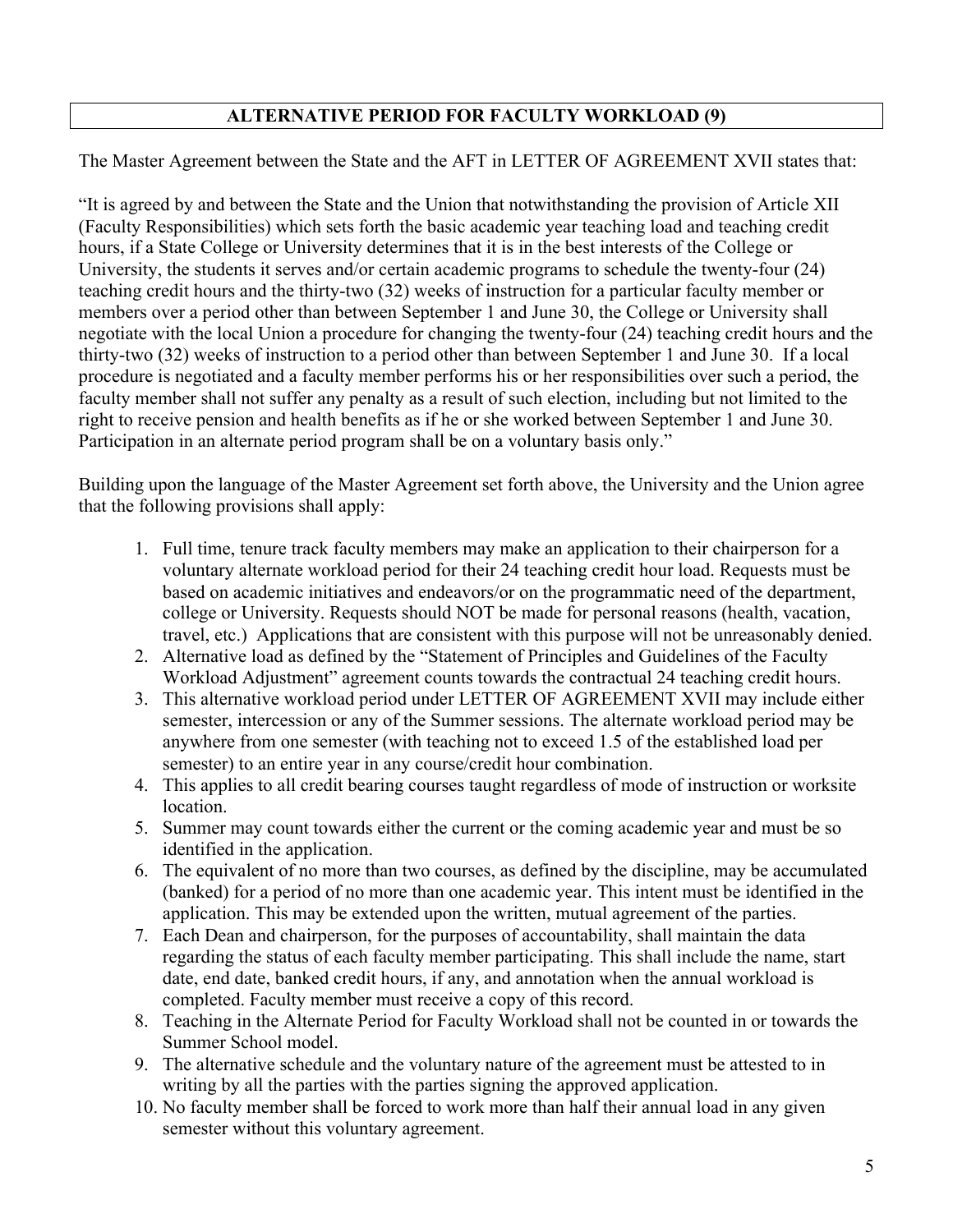- 11. In the absence of a duly signed voluntary agreement for an alternative period for faculty workload, the faculty member shall be compensated for overload in the semester in which overload courses are taught.
- 12. The stipulations above do NOT apply to an individual who may be required to teach beyond the 32 week instruction period due to teaching below the required amount during the academic year due to course cancellations and/or other scheduling difficulties.
- 13. The Administration and the Union agree to review the status of the processes and procedures relating to the adjusted faculty workload period annually.
- 14. Nothing in these principles abrogates or supersedes any managerial or Union rights or responsibilities as stipulated in the master contract or in State regulation.
- 15. The form at a minimum shall contain the following:

## **ALTERNATIVE PERIOD FOR FACULTY WORKLOAD**

### **Application**

\_\_\_\_\_\_\_\_\_\_\_\_\_\_\_\_\_\_\_\_\_\_\_\_\_\_\_\_\_, the undersigned, voluntarily agrees to an Alternative Period for Faculty Work Load for the academic year\_\_\_\_\_\_\_. The faculty members 24 teaching credit hour load shall be fulfilled as follows for the academic year:

 $\_$  , and the contribution of the contribution of the contribution of the contribution of  $\mathcal{L}_\text{max}$ 

| Signature of the faculty member:                                                                                                                                                                                                        |                |       | date: |
|-----------------------------------------------------------------------------------------------------------------------------------------------------------------------------------------------------------------------------------------|----------------|-------|-------|
|                                                                                                                                                                                                                                         |                |       |       |
|                                                                                                                                                                                                                                         |                |       |       |
| The department has reviewed the plan and agrees that this meets the academic initiatives and<br>endeavors/or the programmatic needs of the department, college or University.<br>Needs met:<br>Signature of the department chairperson: | Needs not met: |       | date: |
| Dean's signature<br>Approved:                                                                                                                                                                                                           | Denied:        | date: |       |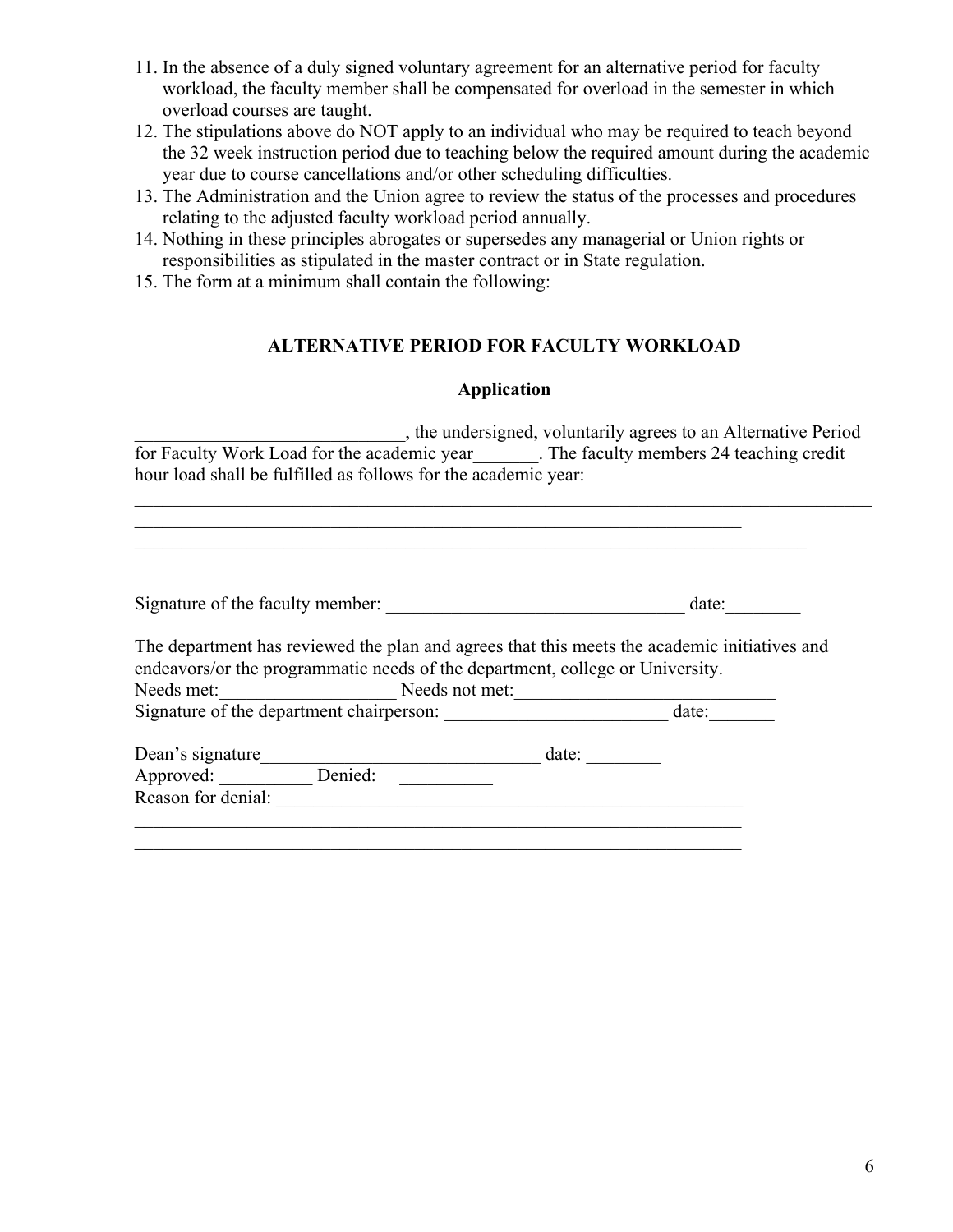### **Concerns Regarding West Campus**

- ∑ Rowan West Campus is a bold idea, but is it necessary? A bigger campus is not automatically a better campus. Main Campus could absorb many additional buildings without moving any sports fields. Infill of additional housing and additional academic buildings would actually improve the Main campus which is currently a poorly coordinated scattered collection of buildings. Many other beautiful campuses have a substantially higher building density than Rowan's main campus.
- How many millions of dollars has been spent to date? (acquisition, consultants, improvements)? How has Rowan's educational mission benefited from that expenditure? How will it benefit in the future?
- Why 600 acres? (Rowan Main Campus is only 200 acres.) At 800 total acres (1.25 square miles), Rowan is now larger in land area than106 towns in New Jersey.
- Is it fiscally sound for Rowan's west campus construction to be reliant on commercial income? (There has been no market analysis to date).
- How much will operation and maintenance cost for a whole new campus?
	- o Security
	- o Facilities
	- o Grounds keeping
	- o Snow plowing
	- o Shuttle
	- o Etc.
- ∑ How will Rowan's West Campus commercial shopping center affect/undermine the success of Rowan Boulevard and Richwood Town Center?
- ∑ How will splitting the campus affect campus culture?
- How will west campus impact traffic on RT 322?
- ∑ A Rutgers study found that traffic congestion and the inconvenient university BUS system linking campuses were the greatest issues of concern to Rutgers students and faculty. Aren't we recreating the exact same problem here at Rowan?
- What is the role the Campus Master Planning? Has Opus become our master-planning agent?
- Will any West Campus development follow the Campus Master Planning Committee Guiding Principles?
- Eminent Domain (used to acquire some of the West Campus land) is intended to be used only for a clear public benefit. Is it ethical/legal to use that land for commercial development?
- Will we really fill 3,000 beds with paying students? It will NOT be "on-campus" housing. Who would want to live out there? How much will the rent be?
- If Rowan is going to increase its student body, with what faculty will we teach these new students? With even more adjuncts? How does this tie into an academic master plan?

The Rowan Technology Park has, to date, been far less than successful. Why would the Opus plan be any more successful given the track record thus far?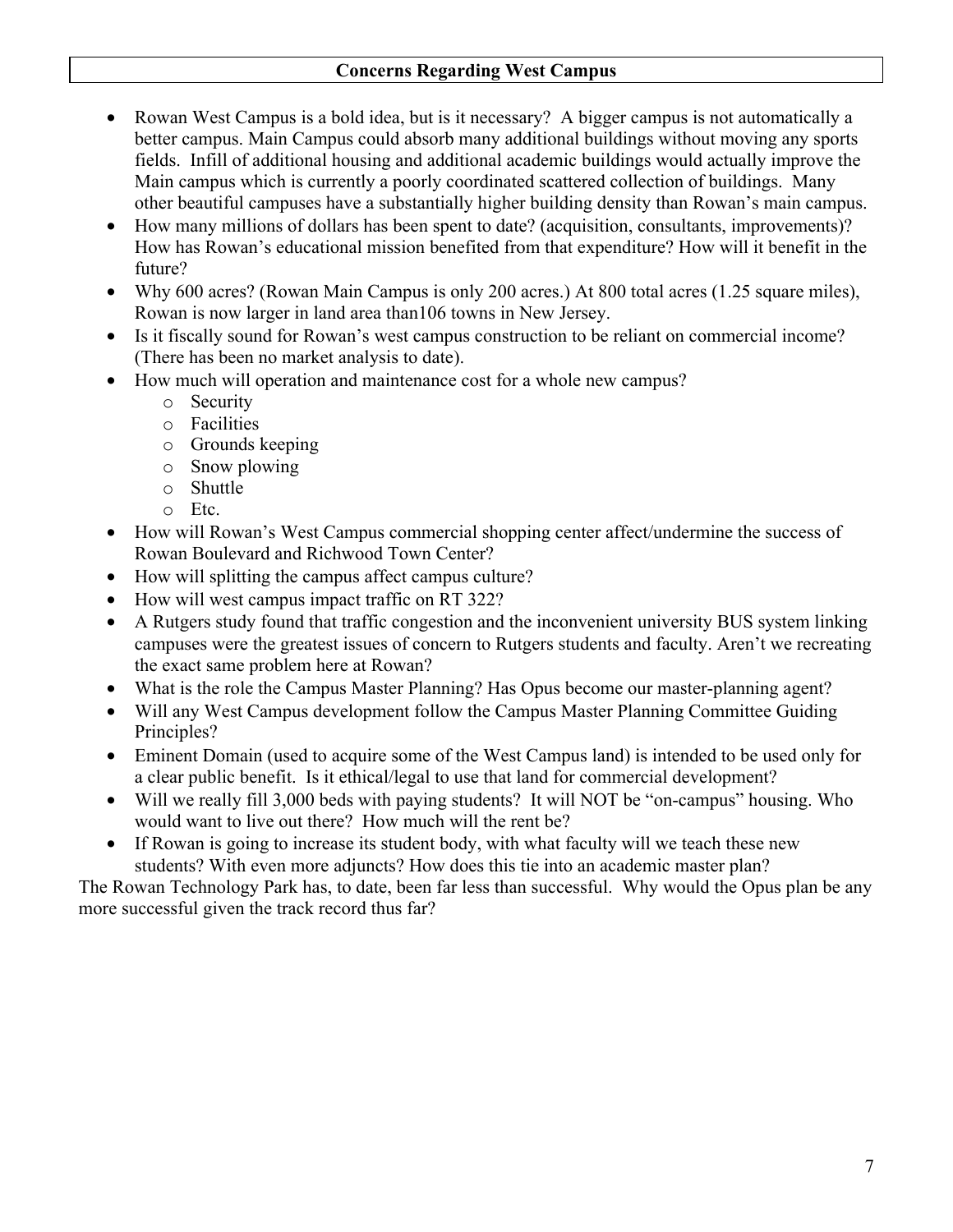#### **Classroom Behavior Policy**

The Senate passed a classroom behavior policy in 1998. The Provost at the time never signed it. Current University practice is similar to that expressed in the policy. Because of this and because it would help support the proposed Academic Integrity Policy, AP&P has created a modified version of this policy, one that clarifies both the policies and procedures, and involves the Office of Judicial Affairs, as that didn't exist when the prior policy was passed.

#### **Attendance Policy**

Jim Newell in the Provost's Office asked for an attendance policy and sent what is below to the committee. The Provost's office proposes a policy that we feel isn't very organized or coherent. Our proposed policy is an attempt to clarify and put into place an acceptable policy. It has been made clear to us that the Provost will institute a policy if the Senate doesn't send forward a resolution of our own.

#### **Existing Policy – enacted February 7, 1997**

Students are expected to be present at each scheduled class for which they are officially registered. Rowan's "community of learners" can be realized only when teachers and learners interact in the ways deemed appropriate for any particular class. Because Rowan recognizes diversity in both teaching and learning styles – and even course design and delivery – rules may vary with the learning experience, e.g., on-line or distance learning courses. Faculty establish the parameters of a particular learning experience and are expected to maintain the efficiency of the community and keep accurate attendance record. Faculty are expected to counsel students who develop a pattern of excessive and unexplained absences, and to request assistance from the Dean of Students if the pattern of absences continues. Students who are absent for reasons of Illness, death in the family, inclement weather, religious observances, official college activities, or for matters of personal conscience should inform their instructors, ideally with a written excuse, before the fact or as soon as possible thereafter. Except in cases where classroom activities cannot be repeated, faculty may provide these students the opportunity to make up their written work, tests, or other assignments at the earliest possible convenient time. In any event, faculty are under no obligation to make special provisions for students absent for reasons other than those listed above. Faculty may establish additional attendance criteria which are consistent with the above paragraphs. In learning communities where attendance is critical to the functioning of the group, the rationale and justification for additional attendance requirements must be part of the syllabus provided for students prior to the end of the drop/add period.

#### **Problem(s) with the current policy:**

The policy sets no policy whatsoever, but rather makes suggestions. A faculty member who chooses to fail a student for missing a final exam because of documentable illness or religious observance has violated no existing policy, yet their behavior is unacceptable. The policy must be modified to provide protection for students who miss a class or graded activity for legitimate reasons. The policy also has lots of theoretical language that are a nice part of a resolution, but are not really policy.

#### **Provost's proposed new policy**

Students are expected to be present at each scheduled class for which they are officially registered. Faculty establish the parameters of a particular learning experience and are expected to maintain the efficiency of the community and keep accurate attendance records. Faculty are expected to counsel students who develop a pattern of excessive and unexplained absences, and to request assistance from the Dean of Students if the pattern of absences continues. Students who are absent for reasons of

- $\infty$  Illness
- $\infty$  death in the family,
- $\infty$  inclement weather,
- $\infty$  religious observances,
- $\infty$  official college activities,
- $\infty$  or matters of personal conscience

must inform their instructors and provide their instructor with written documentation before the fact (in cases of religious observances, official college activities, or matters of personal conscience) or as soon as possible thereafter in the case of illness, inclement weather, or death in the family.

Faculty must make reasonable accommodation to provide these students the opportunity to make up their written work, tests, or other assignments at the earliest possible convenient time. In cases where graded classroom activities cannot be repeated, the faculty member will either provide an alternative graded exercise to replace the missed activity or remove the activity from the calculation of the student's final grade. Faculty are under no obligation to make special provisions for students that are absent for reasons other than those listed above. Faculty may establish additional attendance criteria which are consistent with the above paragraphs. In learning communities where attendance is critical to the functioning of the group, the rationale and justification for additional attendance requirements must be part of the syllabus provided for students prior to the end of the drop/add period.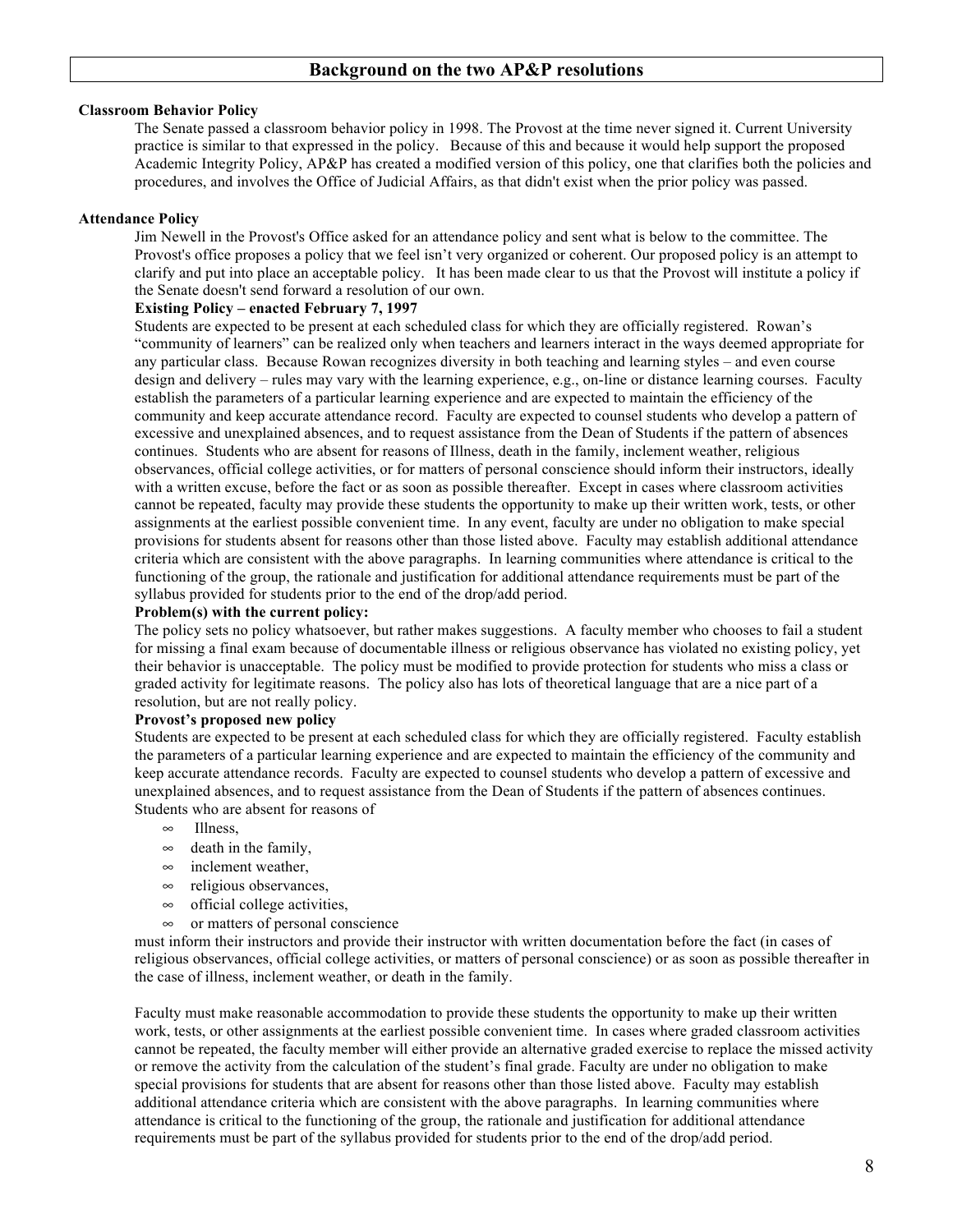### **Proposed Revision to Attendance Policy**

Because classroom experiences vary greatly among disciplines, deliveries and instructors, Rowan's community of learners is best realized when teachers and learners interact in ways deemed appropriate for any particular class. Thus, although what constitutes attendance can differ from course to course, the following applies to all courses:

Responsibilities of Students

- 1) Students are expected to be present at each meeting of each scheduled class for which they are officially registered. Students are responsible for knowing the instructor's attendance policy as stated in the syllabus.
- 2) Students absent for any of the following reasons
	- Religious observances
	- Official University activities
	- Documented illness
	- Death of a family member or loved one
	- Inclement weather

must inform their instructor with official written documentation before the fact in cases of religious observances and official University activities, or as soon as possible thereafter in cases of illness, death of a family member or loved one, and inclement weather.

### Responsibilities of Faculty

- 1) Faculty are expected to keep accurate attendance records.
- 2) Attendance requirements must be part of the syllabus provided to students prior to the end of the drop/add period.
- 3) In the case of #2 under Student Responsibilities, faculty must make reasonable accommodation to provide these students the opportunity to make up their written work, tests, or other assignments at the earliest possible convenient time. In cases where graded classroom activities cannot be repeated, the faculty member will either provide an alternative graded exercise to replace the missed activity or remove the activity from the calculation of the student's final grade.
- 4) Faculty are under no obligation to make special provisions for students that are absent for reasons other than those listed above.
- 5) Faculty should counsel students who develop a pattern of excessive and unexplained absences, and to request assistance from the Dean of Students if the pattern continues.
- 6) Faculty (singularly or as part of a department or program) may establish additional attendance criteria that are consistent with the above. This may include setting a maximum number of absences for a course—whether excused or unexcused—after which a student fails the course.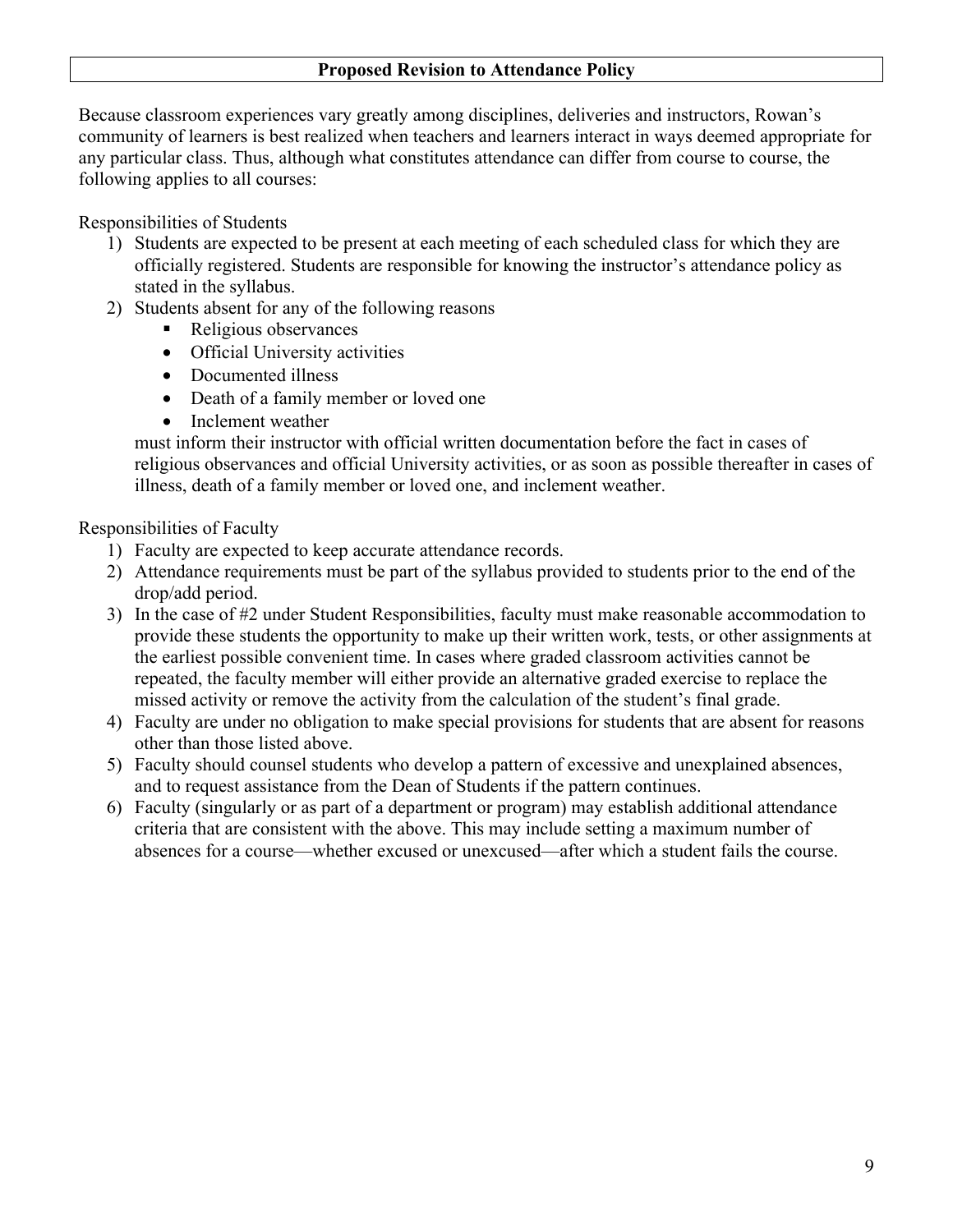### **Classroom Behavior Policy and Procedures**

## **Introduction**

The following procedures apply to classrooms as well as student interactions with instructors in labs, offices and other campus learning environments.

Rowan University recognizes that students play a major part in creating and supporting the educational environment and believes that students have a right to learn and a responsibility to participate in the learning process. While Rowan University is committed to the fundamental principles of freedom of speech, including controversial positions taken in the classroom, all types of speech and behavior must be balanced with principles of appropriate classroom behavior. Furthermore, course instructors have a right to establish clear expectations in this regard, and students share the responsibility for maintaining an appropriate, orderly learning environment. Students who fail to adhere to the behavioral expectations outlined by the instructor (either in the syllabus or at the time the behavior occurs) may be subject to discipline in accordance with the procedures described in this classroom behavior policy. Students and instructors are expected to follow the procedures described below when a concern about student behavior in the classroom arises. This policy does not replace or preclude any Rowan policies or local, state or federal laws concerning unlawful behaviors, whether inside or outside the classroom, including those concerning the health and safety of class members or the instructor.

## **What Constitutes Disruption?**

Disruptive behavior can be classified into two levels.

Level I disruptive behavior can include:

- $\triangleright$  Persistent speaking without permission
- $\triangleright$  Engaging in activities not related to the class
- $\triangleright$  Inappropriate use of electronic devices, cell phones, or pagers
- $\triangleright$  Sleeping in class
- $\triangleright$  Chronically entering class late or leaving early
- $\triangleright$  Eating/drinking in class without permission
- $\triangleright$  Disputing authority and arguing with faculty and other students

Level II disruptive behaviors can include:

- $\triangleright$  Threats of any kind
- > Harassment
- $\triangleright$  Physical altercations
- $\triangleright$  Destruction of property
- $\triangleright$  Any behavior that puts the health or safety of the instructor or other students in the classroom in jeopardy

Some disruptive students many have emotional or mental disorders. Although such students may be considered disabled and are protected under the Rehabilitation Act/ADA, they are held to the same standards of conduct as any student.

## **Procedures**

Level I Disruptive Behavior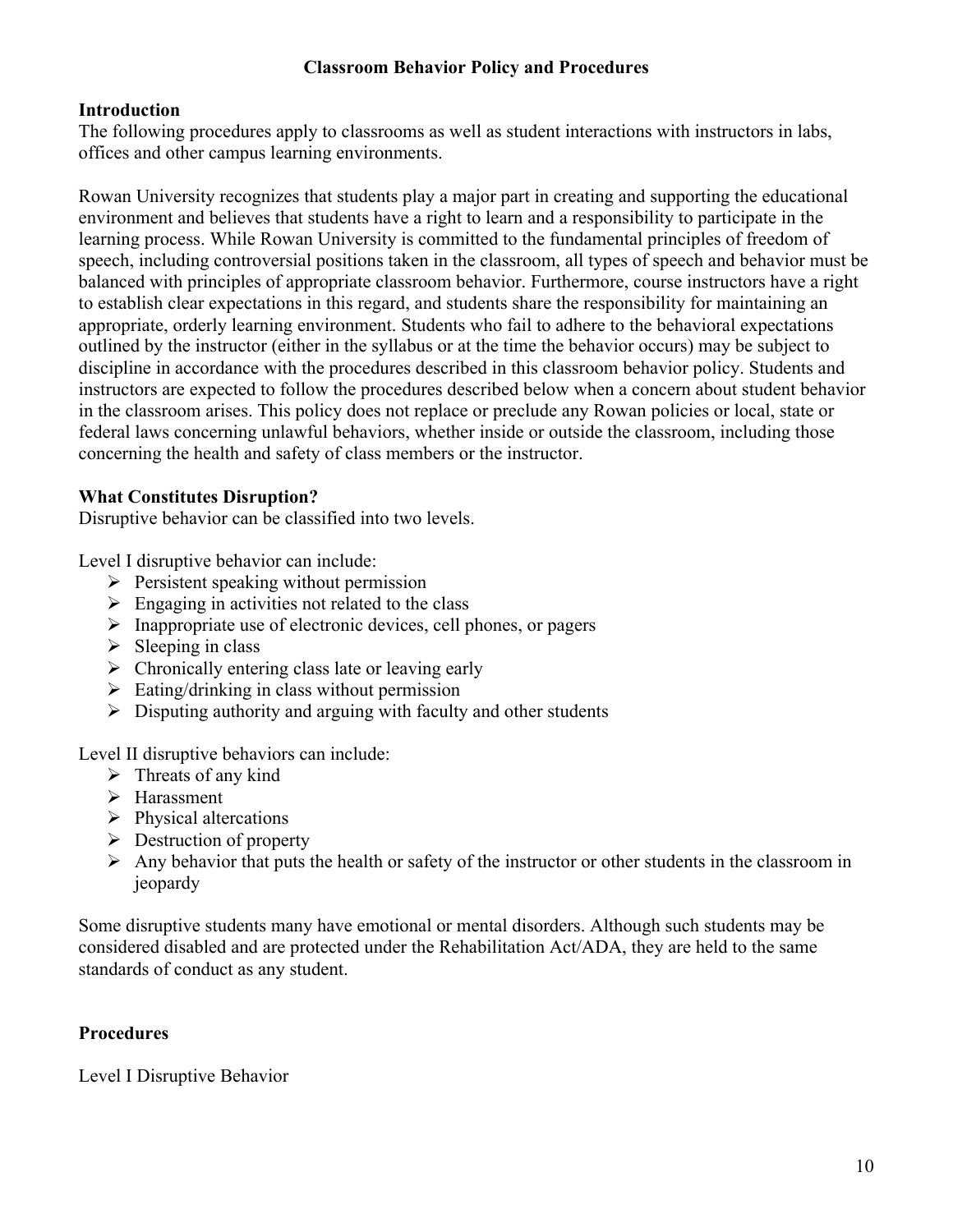a) The instructor may warn the student that such behavior is unacceptable and, if such behavior continues, it may result in the student being directed to leave the classroom. The instructor is advised to make a written record of this incident for his/her personal records in the event further action is needed.

b) If the instructor feels the behavior warrants prompt action and/or the behavior continues, the instructor must direct the student to leave the classroom immediately. If the student refuses to leave, the instructor should contact Public Safety at 256-4911. The instructor is required to make a written report of the incident and provide a copy of this report to the student, the department chair, the dean of the college where the course is held and the provost's office using the Classroom Behavior Report form.

c) In the event the student is directed to leave the classroom, the instructor and student should attempt to resolve the issue prior to the next class meeting.

d) If the issue cannot be resolved, then the matter must be referred to the department chair, who will meet with the student and instructor to facilitate a resolution. The department chair is required to make a written record of the meeting and provide copies to the instructor and student.

e) If the issue is not resolved to both the instructor's and the student's satisfaction or the department chair believes that the student is in violation of the Student Code of Conduct or the disruptive behavior becomes a Level II situation, the chair *must* refer the matter to the Office of Judicial Affairs. The dean of the college where the course is housed and the provost's office will also be notified when this occurs. *This process must be conducted in a timely manner so the student does not miss more than one week of class.*

Level II Disruptive Behavior

a) The first course of action is to contact Public Safety (256-4911) to defuse the situation as necessary.

b) All Level II violations *must* be referred to the Office of Judicial Affairs using the Classroom Behavior Report form. The department chair, the dean of the college where the course is housed, and the provost's office will also be notified.

c) The student will be notified in writing by the Office of Judicial Affairs concerning violations of the Student Code of Conductand will have a hearing opportunity before being sanctioned for misconduct. Once a decision is made, the following will be notified in writing of the decision: the student, the instructor, the department chair, the dean of the college where the course is housed, and the provost's office.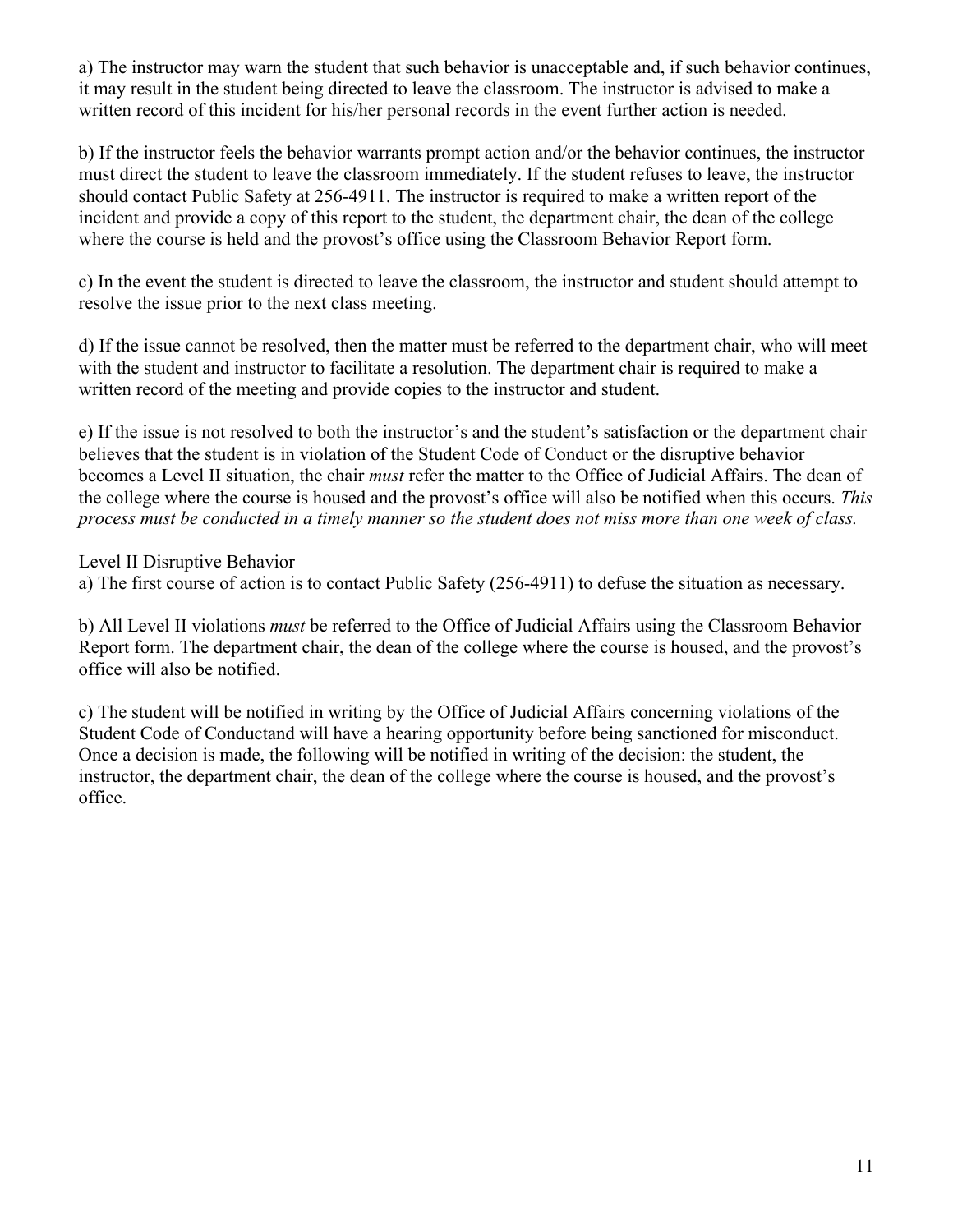## **Classroom Behavior Report Template (to be completed by instructor)**

On (date) in (course name and CRN), which meets on (meeting days and times), (student's name) was directed to leave class.

(Describe incident in detail.)

(Instructor's name )

 $\frac{1}{2}$  ,  $\frac{1}{2}$  ,  $\frac{1}{2}$  ,  $\frac{1}{2}$  ,  $\frac{1}{2}$  ,  $\frac{1}{2}$  ,  $\frac{1}{2}$  ,  $\frac{1}{2}$  ,  $\frac{1}{2}$ (Signature and date)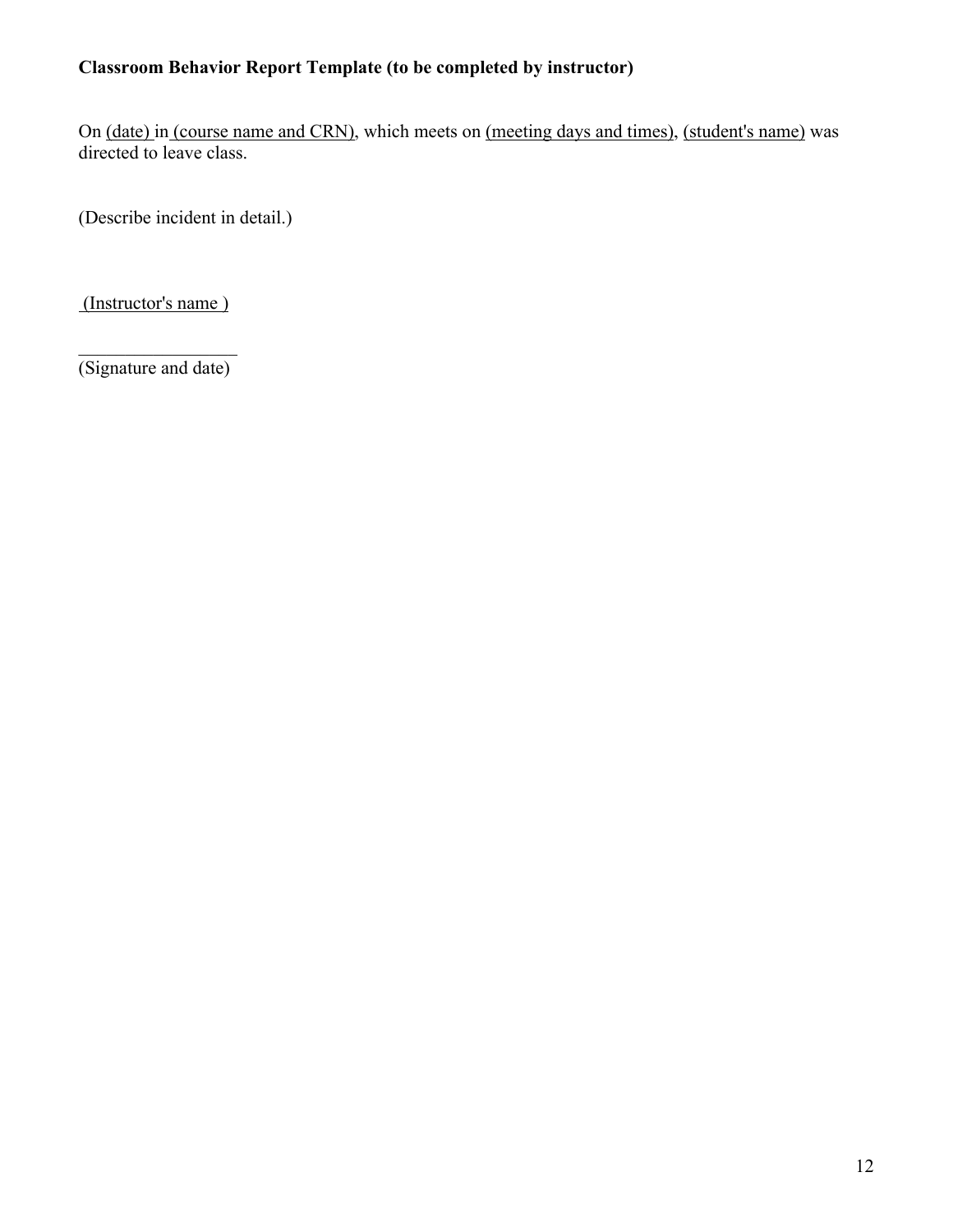### **Resolution to Add Professor's Signature to "Prerequisite Waiver" Form**

**WHEREAS**, the Prerequisite Waiver form currently only requires the signature of the department chair;

**WHEREAS**, instructors have an understanding of the role of prerequisites to their courses and have to deal with the consequences of prerequisite waivers;

**AND WHEREAS**, faculty should be equal participants in deciding when prerequisites should be waived;

**BE IT RESOLVED**, the "Prerequisite Waiver" form shall now require two signatures—the instructor of the course and the chair of the department where that course resides—using the wording in the version below.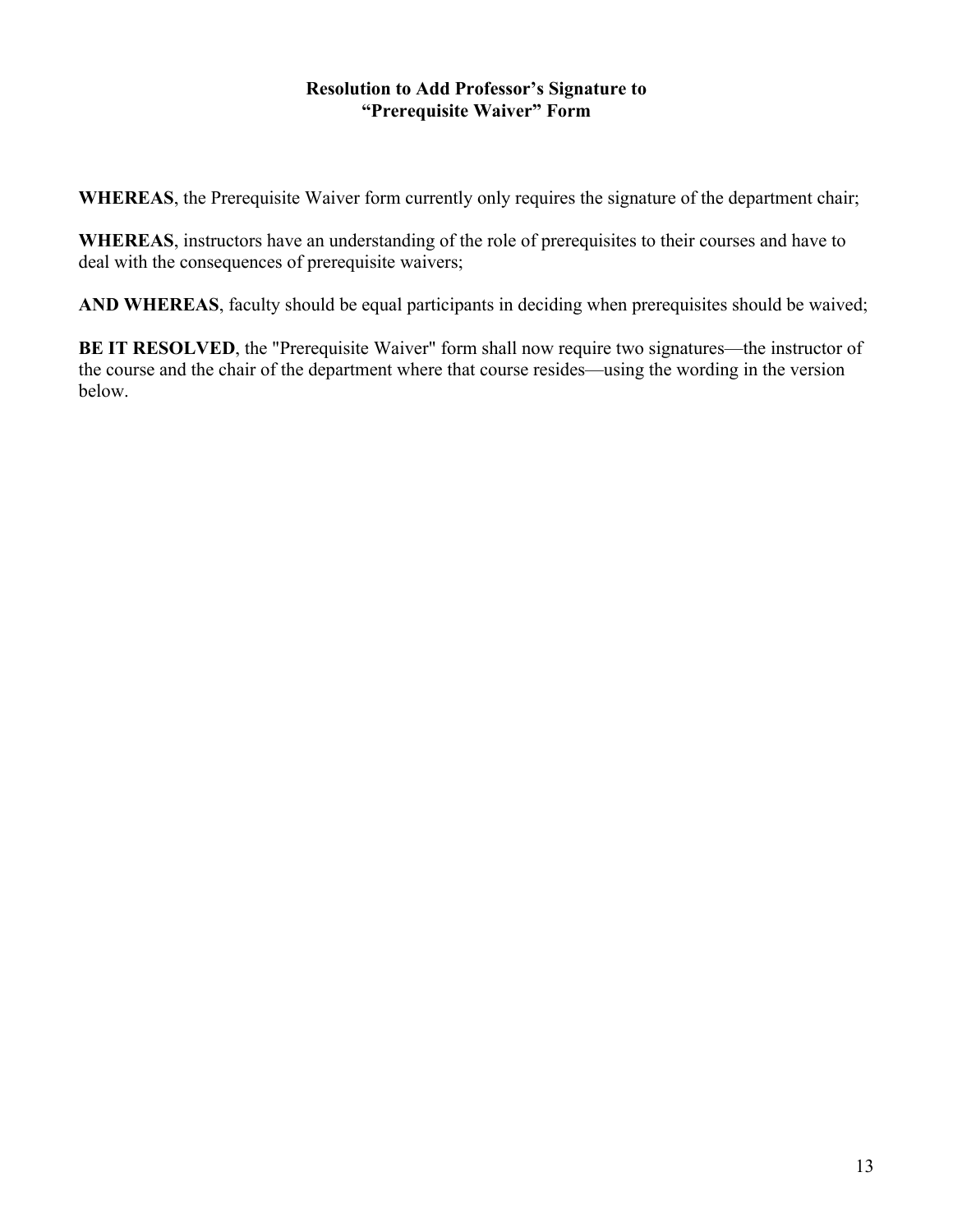# ROWAN UNIVERSITY PREREQUISITE WAIVER

(One course waiver per form)

| Rowan ID:             |                                                                                        |                     |               |      |  |
|-----------------------|----------------------------------------------------------------------------------------|---------------------|---------------|------|--|
|                       | Name:                                                                                  |                     |               |      |  |
| $\text{(last)}$       |                                                                                        |                     | (first)       |      |  |
| CRN:                  | Course number:                                                                         |                     | Course title: |      |  |
| Course number:        | The following prerequisite(s) has/have not been satisfied for the course listed above: | Course title:       |               |      |  |
|                       |                                                                                        |                     |               |      |  |
|                       | Detail the reason(s) for the above waiver request:                                     |                     |               |      |  |
|                       |                                                                                        |                     |               |      |  |
|                       |                                                                                        |                     |               |      |  |
| Student's signature   |                                                                                        | Date                |               |      |  |
| Authorized Signature* |                                                                                        | <b>Printed Name</b> |               | Date |  |

\*Note: The student should have the instructor for the course in which the student wishes to register sign the prerequisite waiver form. If the instructor is unavailable, the student should have the department chair where the course resides sign the form.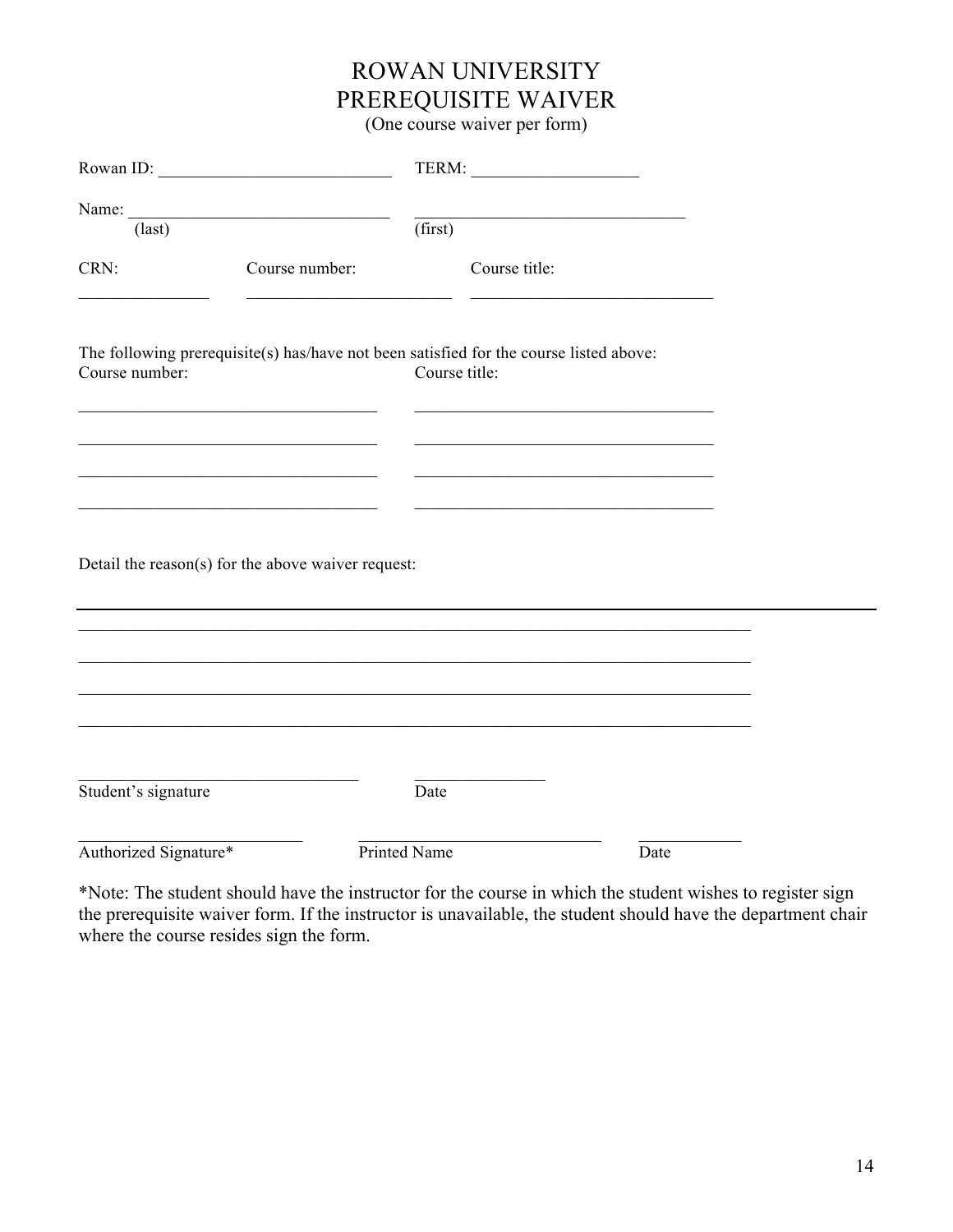**Whereas:** Rowan's Administration has initiated a plan<sup>1</sup> to increase freshman enrollment by 100 new freshmen per year for five years beginning in Fall 2007, amounting to a net increase of 1500 students over five years:

|     | 100 (new freshmen relative to $06-07$ level) – AY 07-08 |
|-----|---------------------------------------------------------|
| 200 | AY 08-09                                                |
| 300 | AY 09-10                                                |
| 400 | $AY$ 10-11                                              |
| 500 | AY 11-12                                                |
|     |                                                         |

1500 additional students

**Whereas:**AY 07-08 has been characterized by severe shortages in classroom space.

**Whereas:**The full-time faculty/student ratio, adjunct budget, tutoring budget, housing, support services, and advising capacities are already insufficient.

**Whereas:**Increasing the size of the freshman class without corresponding increase in university resources will lead to a lower retention rate.

**Whereas:**Certain Departments and Colleges are put under special pressure to staff freshman courses. In some cases, the pool of qualified adjuncts has been exhausted.

**Whereas:**The new freshmen will put a strain on course availability for upper division courses as they proceed with their education.

## **Therefore Be It Resolved:**

If the University intends to increase enrollment as projected, the University must increase the number of faculty (full-time tenure track and adjunct), classroom space, support services, tutoring, housing, and advising resources accordingly **at least** to match pre-Fall 2007 levels.

## **Be It Further Resolved:**

The University will implement an Enrollment Management Strategy, utilizing recommendations from the Strategic Enrollment Taskforce, that provides a mechanism for recruiting, enrolling, and retaining students such that student populations are suited to the resources and goals of the university and its individual programs.

 $\frac{1}{1}$ <sup>1</sup> "Rowan Ups Enrollment as Campus Expands", *Gloucester County Times*, June 24<sup>th</sup>, 2007.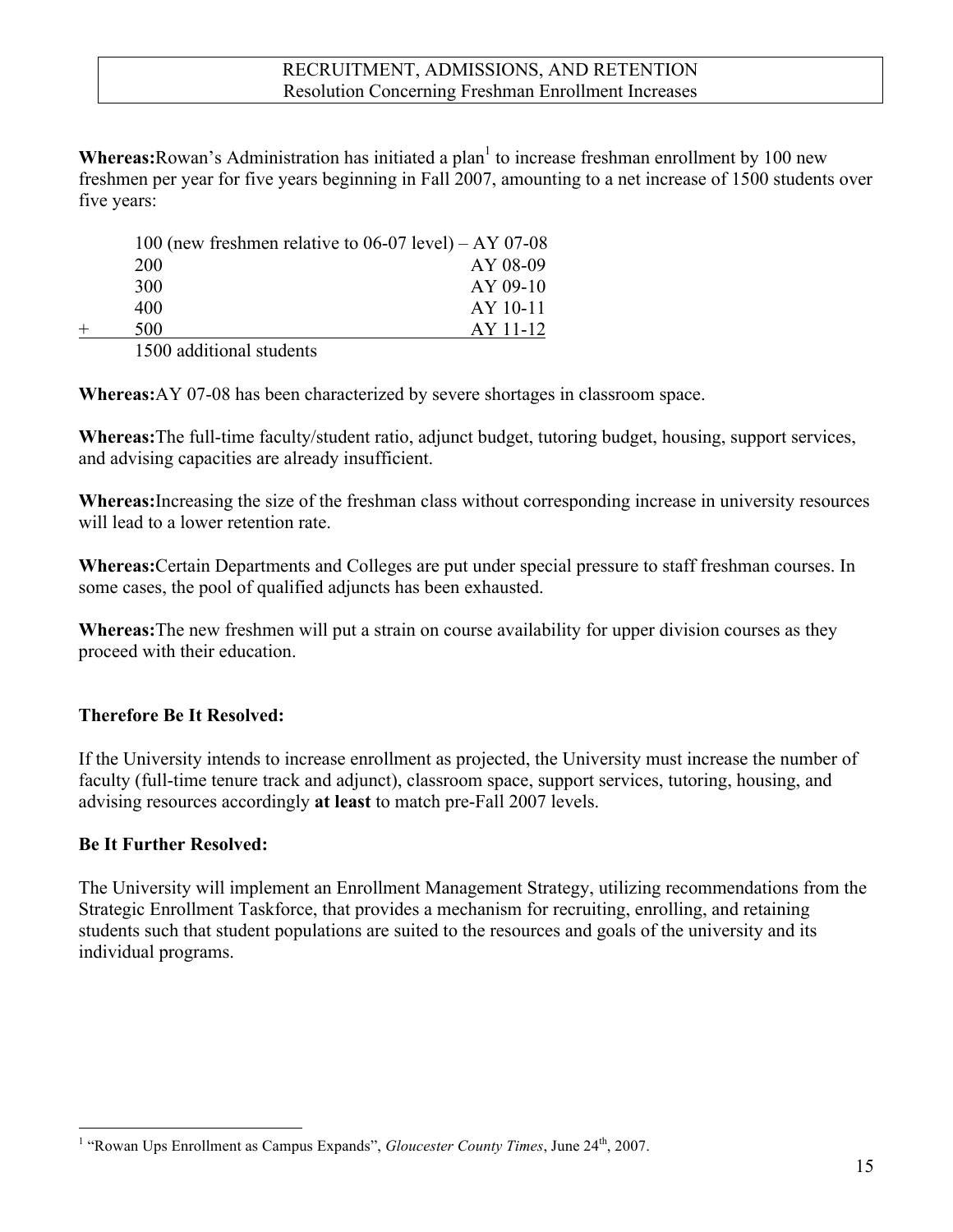University Policy: Rowan University has a license agreement with Turnitin, an online service that can be used to detect and prevent plagiarism in student assignments. Student papers are protected by the Family Educational Rights and Privacy Act (FERPA) as they are educational records that may contain personally identifiable information. The following policy should be in effect to be compliant with FERPA

The use of Turnitin by faculty is entirely voluntary. If a faculty member chooses to use Turnitin:

a. The faculty member must notify students on the official syllabus of the following:

1) the use and purpose of Turnitin

2) the rights of the student to not submit personally identifiable information to Turnitin. Students must be informed that this will have no impact on their success in the class.

- 3) the options that the faculty member and student have with respect to the students' right
- to privacy and the faculty member's right to evaluate student work for academic honesty.

c. If a faculty member personally submits student work to Turnitin or other plagiarism detection sites, the faculty member must remove all personally identifying information from the work. This includes the student's name, social security number, and/ or Rowan ID number.

d. If a faculty member receives information from Turnitin that leads the faculty to judge that a student has plagiarized, the faculty member must follow the University policy for Academic Integrity.

e. Faculty may not give out any information about student work to a faculty member from any other institution than Rowan University. All requests from faculty at other institutions should be forwarded to the Provost's Office.

An instructor using Turnitin should offer students either an opt-in or opt-out option. See below for recommended syllabus statements. Note: this should be modified according the professor's specific use of Turnitin in a class.

**Recommended statement for the syllabus with the opt out option:** Rowan University has a licensing agreement with Turnitin, an online service to help prevent student plagiarism. As part of this course I will be using Turnitin at my discretion to determine the originality of your work. If your work is submitted to Turnitin, it will be stored in the Turnitin database. You have the right to refuse either to submit your work to Turnitin or have the university do so; availing yourself of this right will not negatively impact your success in the course. If you do not wish to use Turnitin you must notify me by e-mail within two weeks of today's date. If you object to the use of Turnitin I will use other procedures to assess originality.

**Recommended statement for the syllabus with the opt in option:** Rowan University has a licensing agreement with Turnitin, an online service to help prevent student plagiarism. As part of this course I will be using Turnitin at my discretion to determine the originality of your work. If your work is submitted to Turnitin, it will be stored in the Turnitin database. You have the right to refuse either to submit your work to Turnitin or have the university do so; availing yourself of this right will not negatively impact your success in the course. If you object to the use of Turnitin I will use other procedures to assess originality.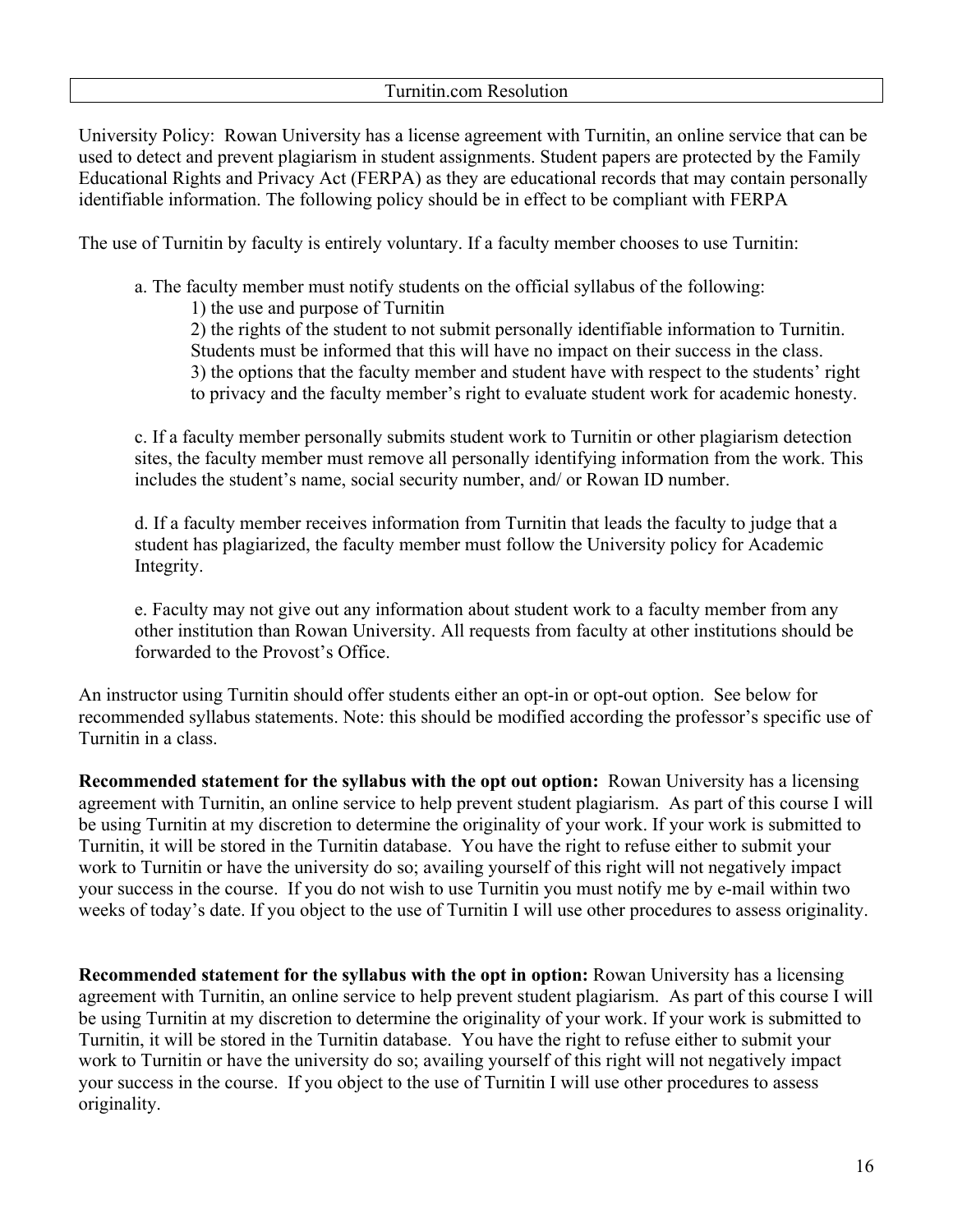### **Resolution Promoting Commuter Rail to Rowan**

**Whereas:** The Delaware River Port Authority is evaluating various routes for extending commuter rail into Gloucester County,

**Whereas**: One of the three corridors being considered is the Conrail railroad tracks which pass through Rowan campus (known in the study as NJ-3),

**Whereas**: Compared to the other routes under consideration, NJ-3 will provide substantially more benefits including: significantly better pedestrian accessibility to Gloucester County's population; walkable access to many more Gloucester County institutions and businesses; potential revitalization of the historic towns through which it passes; and many environmental and sustainable benefits while lessening traffic on Gloucester County roads,

**Whereas**: NJ-3 will best provide Rowan University students, staff and faculty a safe, convenient and environmentally beneficial alternative for transportation in the region and to Philadelphia,

**Be it resolved that**: The Rowan University Senate strongly supports the selection of NJ-3 as the preferred corridor and recommends that the University administration make a similar endorsement as well as actively engage in promoting the benefits of selecting the NJ-3 route.